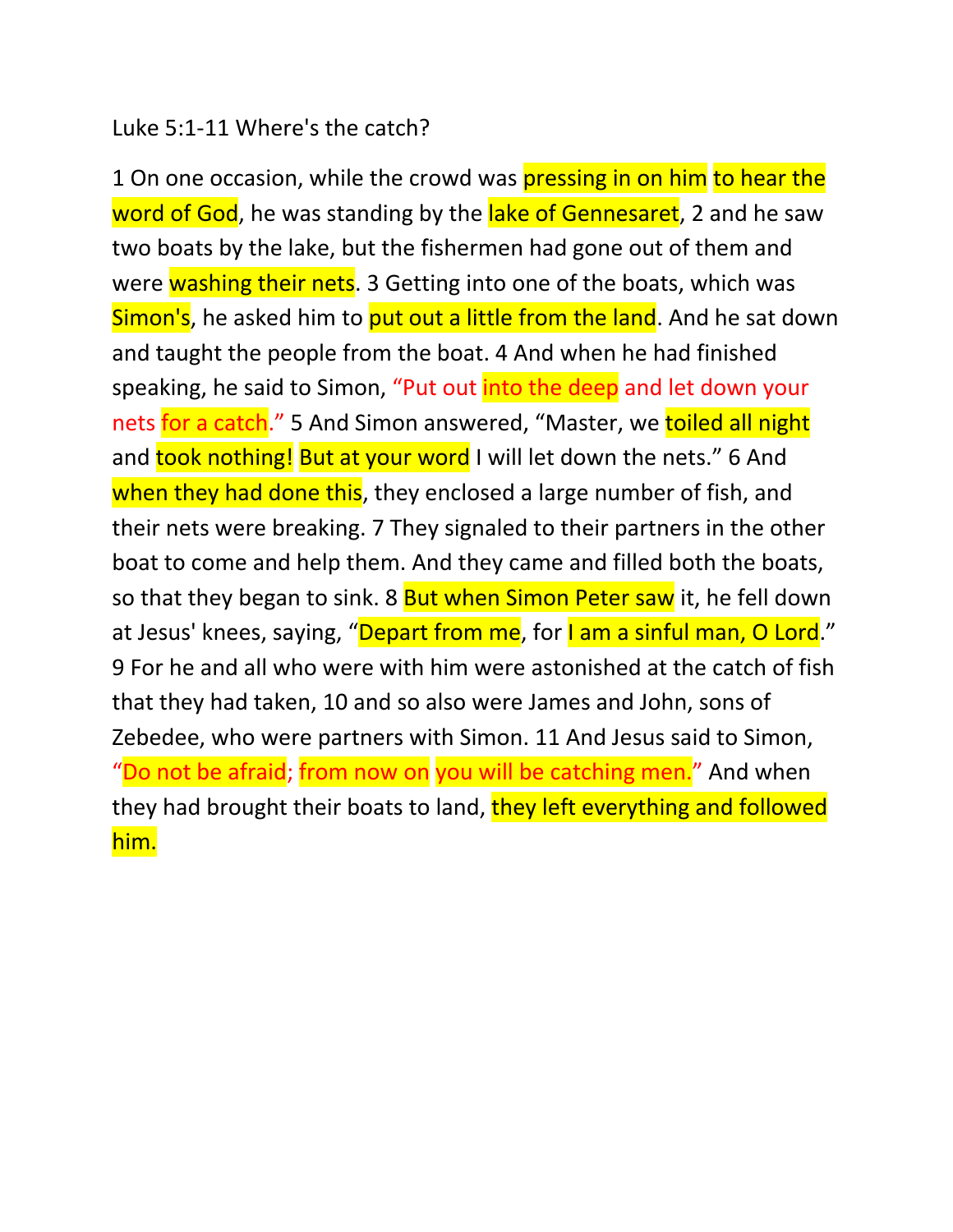### Context

#### Place

Sea of Galilee was a hive of activity

Jesus preaching in the community as well as in the synagogue

People are desperate to hear the gospel

#### Peter

- 2 boats, 1 belonging to Peter
- Washing their nets tending to their business
- Peter's 1st encounter with Jesus John 1:42
- (Possible) 2nd encounter with Jesus Luke 4:38 Mother in law
- But in Matt.8:14 it comes after
- (Possible) 3rd encounter Matt.4:18 & Mk.1:16 fishers of people

asked him to put out a little from the land

- Comfortable & safe
- Get out any time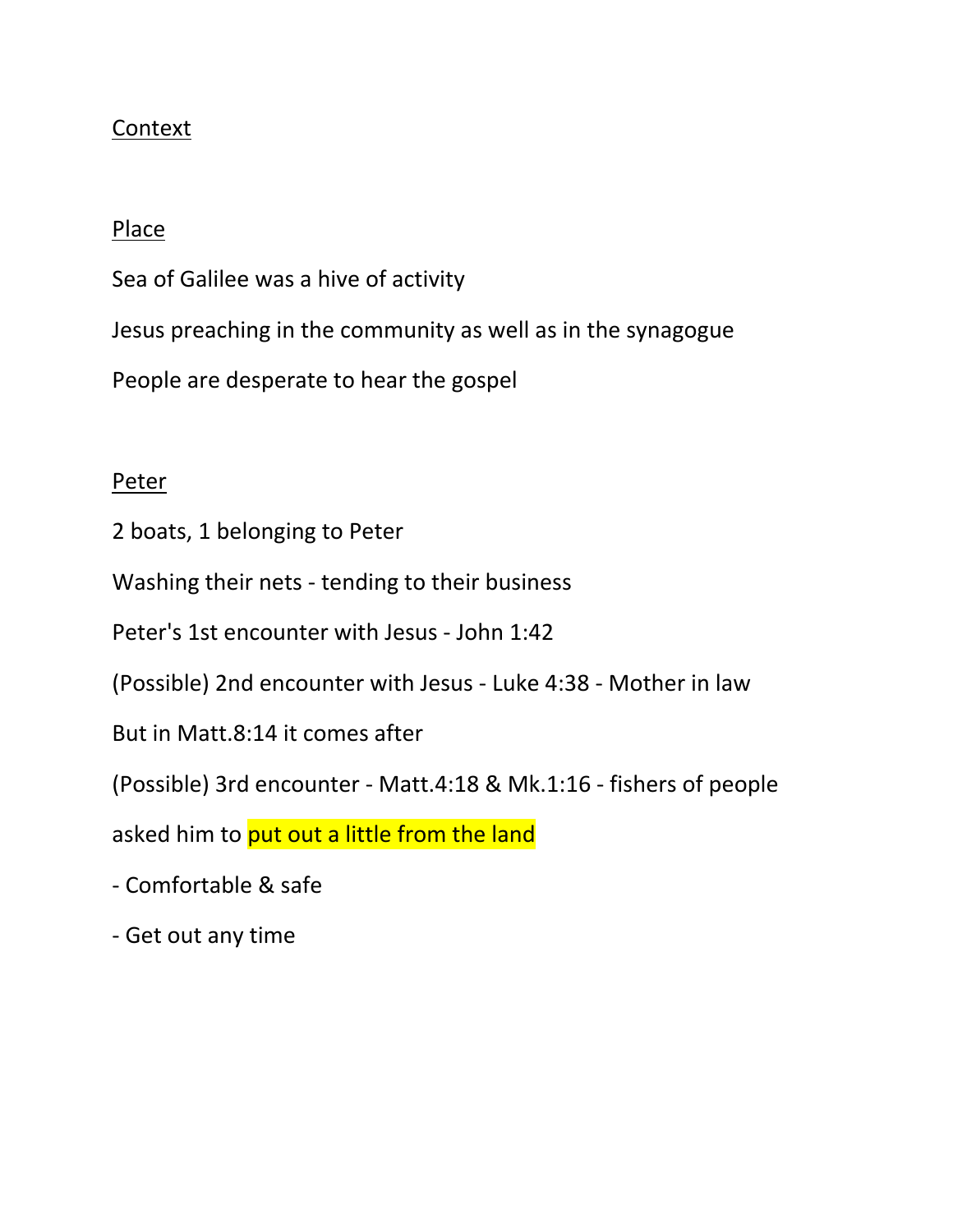Catching fish or catching feelings?

"4 And when he had finished speaking, he said to Simon, "Put out *into* the deep and let down your nets for a catch." 5a And Simon answered, "Master, we toiled all night and took nothing!..."

- Caught **feeling** angry, disappointed, hopeless, doubting, afraid, tired, **EMPTY** 

- The more I make my life and my concerns about me, the more I come up disappointed and empty

- **Intimacy** is risky

- Jesus was telling Peter to trust Him

Prov.3:5-6 ESV

5 Trust in the Lord with all your heart, and do not lean on your own understanding. 6 In all your ways acknowledge him, and he will make straight your paths.

- If Peter's boat had been full, would there be room for Jesus?

- Are there things that fill up our lives?

Ephesians 5:17-18 ESV

17 Therefore do not be foolish, but understand what the will of the Lord is. 18 And do not get drunk with wine, for that is debauchery, but be filled with the Spirit,

- Be Caught by his holy spirit - be filled by his holy spirit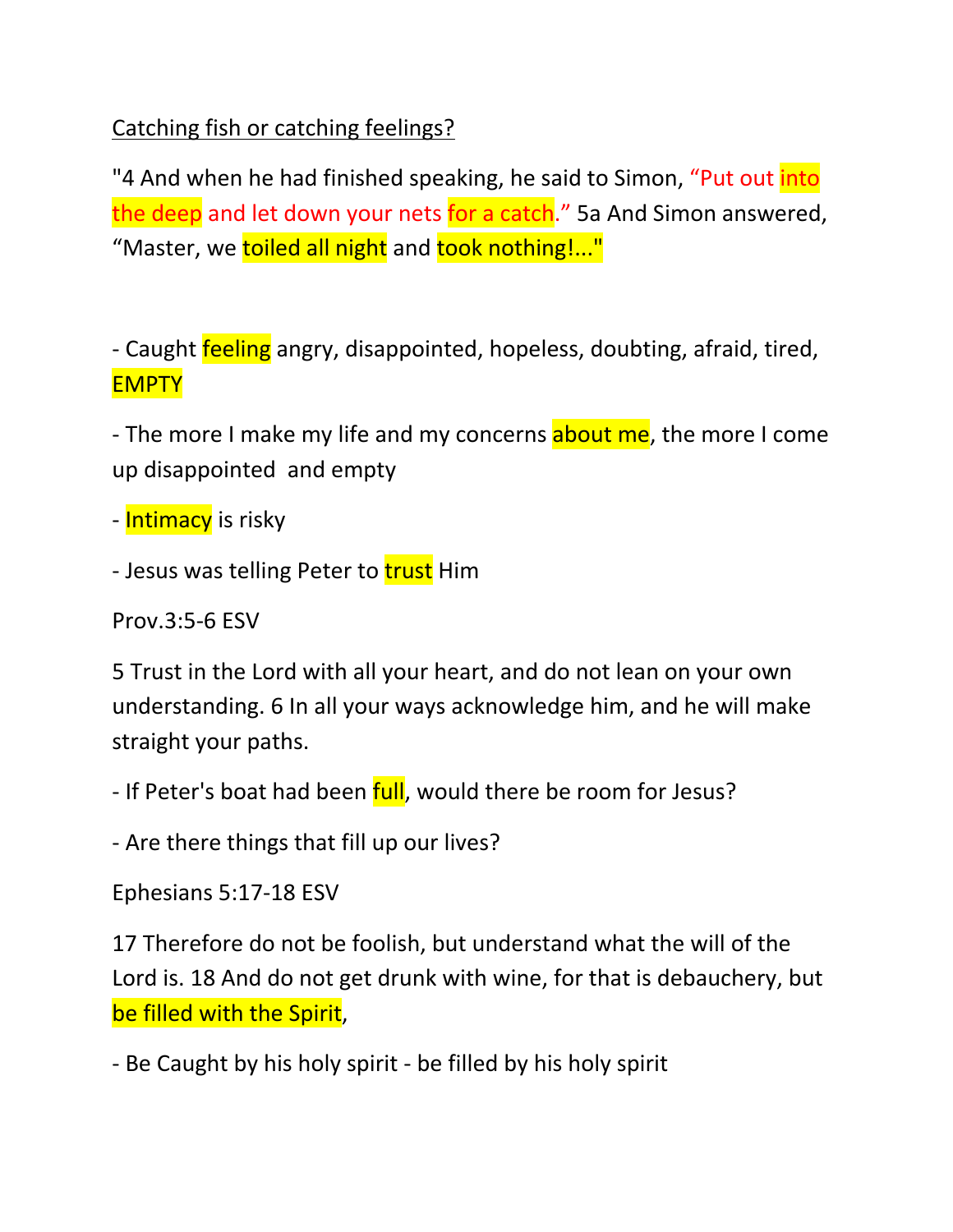- His Holy Spirit guides us into all truth and to **His Word** and His will

1 Corinthians 2:11-12 NLT

11 No one can know a person's thoughts except that person's own spirit, and no one can know God's thoughts except God's own Spirit. 12 And we have received God's Spirit (not the world's spirit), so we can know the wonderful things God has freely given us.

# Catch His Word

""5b ... But at your word I will let down the nets."

- Faith is how God wants us to respond to His word and his promises. What has been spoken over your life and by who?

- At who's word? Because you say so (NIV) who said so?! Not Andrew or anybody else! Not Simon!

Remember Simon Says? Catch this! This was Simon declaring "Jesus says..." to everything that spoke to his senses, his feelings, and his sanity! Did u catch it? Ok. Let's play Jesus says...

- Faith is the substance of things hoped for and the evidence of things not yet seen. That "substance" and "evidence" is found IN THE PERSON OF CHRIST! Jesus was and is the present reality.

Who is speaking over your life? Is it your circumstance and your feelings? Is it other people? Or is it God?

Even when having faith for "good" things, what/who is the basis/substance/evidence? Who said you will live a long life? Who said you will be healed from sickness? Who said you will have a good job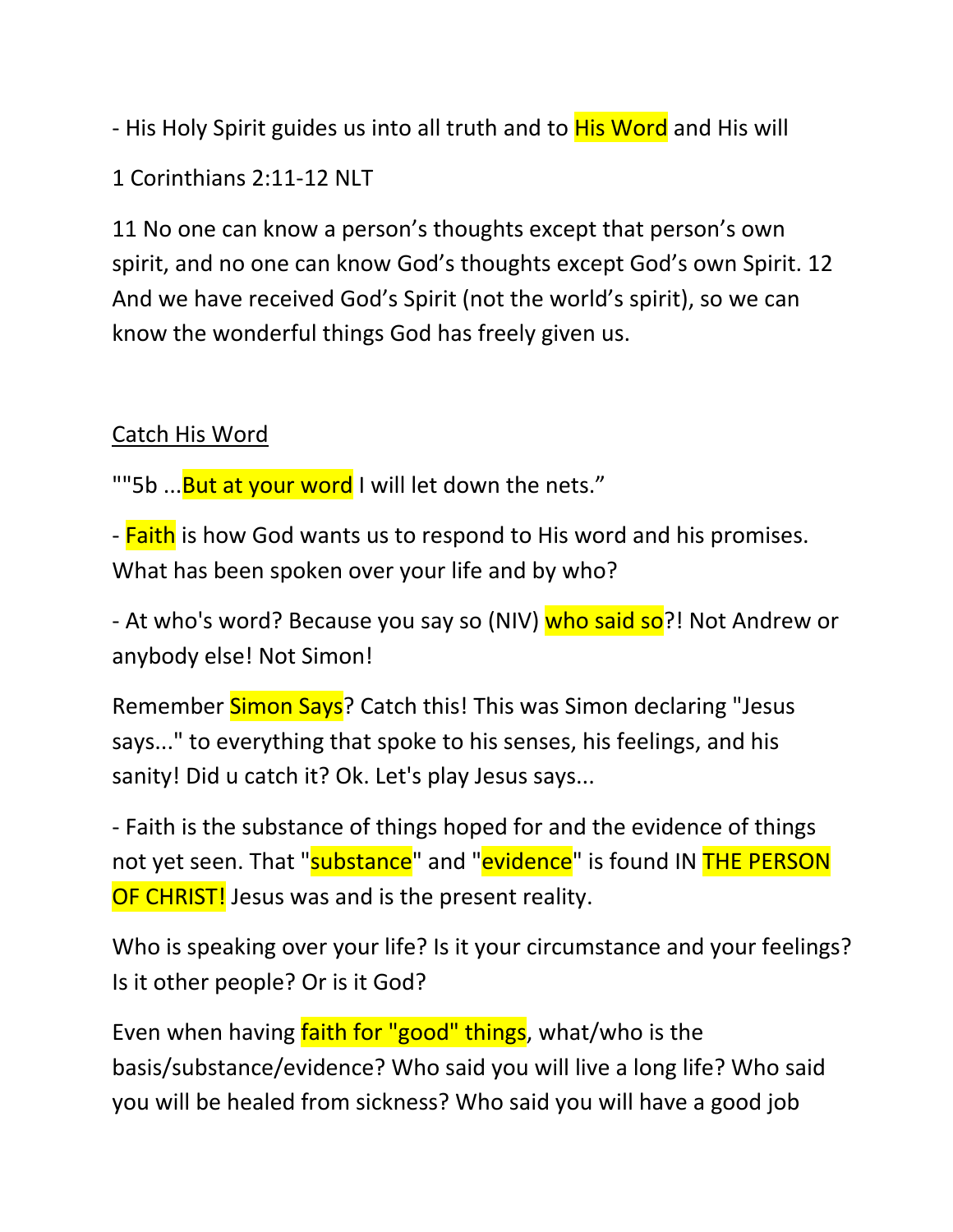and own your own home? Who said this economy will recover? That corruption will come to an end? That justice will prevail? Are you sure its God? Or is it just you and your wishful thinking? If you're not absolutely sure its God then who/what is your faith really in?

- Make sure u know its God who said it! Peter knew...

"6 And when they had done this, they enclosed a large number of fish, and their nets were breaking." 7 They signaled to their partners in the other boat to come and help them. And they came and filled both the boats, so that they began to sink."

- Peter backs up his statement with **action**. I can see you trust the chair you are sitting in because you've put your weight on it. Faith without works is...?

# Catch The Revelation

"8 But when Simon Peter saw it, he fell down at Jesus' knees, saying, "Depart from me, for I am a sinful man, O Lord." 9 For he and all who were with him were astonished at the catch of fish that they had taken, 10 and so also were James and John, sons of Zebedee, who were partners with Simon."

### Isaiah 6:1-8

1 In the year that King Uzziah died I saw the Lord sitting upon a throne, high and lifted up; and the train of his robe filled the temple. 2 Above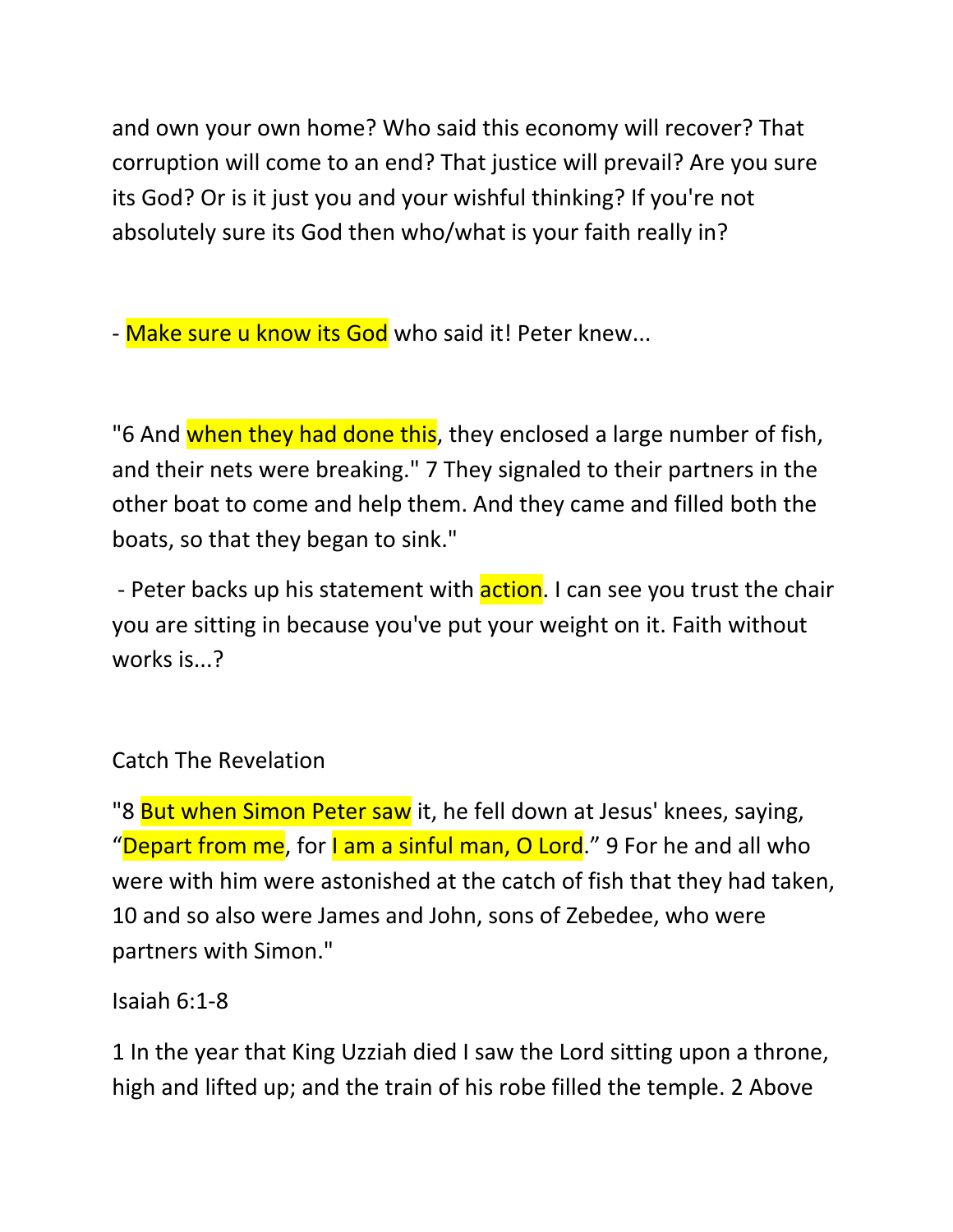him stood the seraphim. Each had six wings: with two he covered his face, and with two he covered his feet, and with two he flew. 3 And one called to another and said: "Holy, holy, holy is the Lord of hosts; the whole earth is full of his glory!" 4 And the foundations of the thresholds shook at the voice of him who called, and the house was filled with smoke. 5 And I said: "Woe is me! For I am lost; for I am a man of unclean lips, and I dwell in the midst of a people of unclean lips; for my eyes have seen the King, the Lord of hosts!" 6 Then one of the seraphim flew to me, having in his hand a burning coal that he had taken with tongs from the altar. 7 And he touched my mouth and said: "Behold, this has touched your lips; your guilt is taken away, and your sin atoned for." 8 And I heard the voice of the Lord saying, "Whom shall I send, and who will go for us?" Then I said, "Here I am! Send me."

- Without a revelation of how bad we are we can never understand the grace of God. - Rob: Sola Gratia

- Simon thought he could save himself by getting to a point where his good would eventually outweigh his bad. Yet The Gospel is about Jesus's good out weighing our bad.

Its God's kindness (/goodness) that leads us to repentance, not fear!

Romans 2:4-5 NLT

4 Don't you see how wonderfully kind, tolerant, and patient God is with you? Does this mean nothing to you? Can't you see that his kindness is intended to turn you from your sin? 5 **But** because you are stubborn and refuse to turn from your sin, you are storing up terrible punishment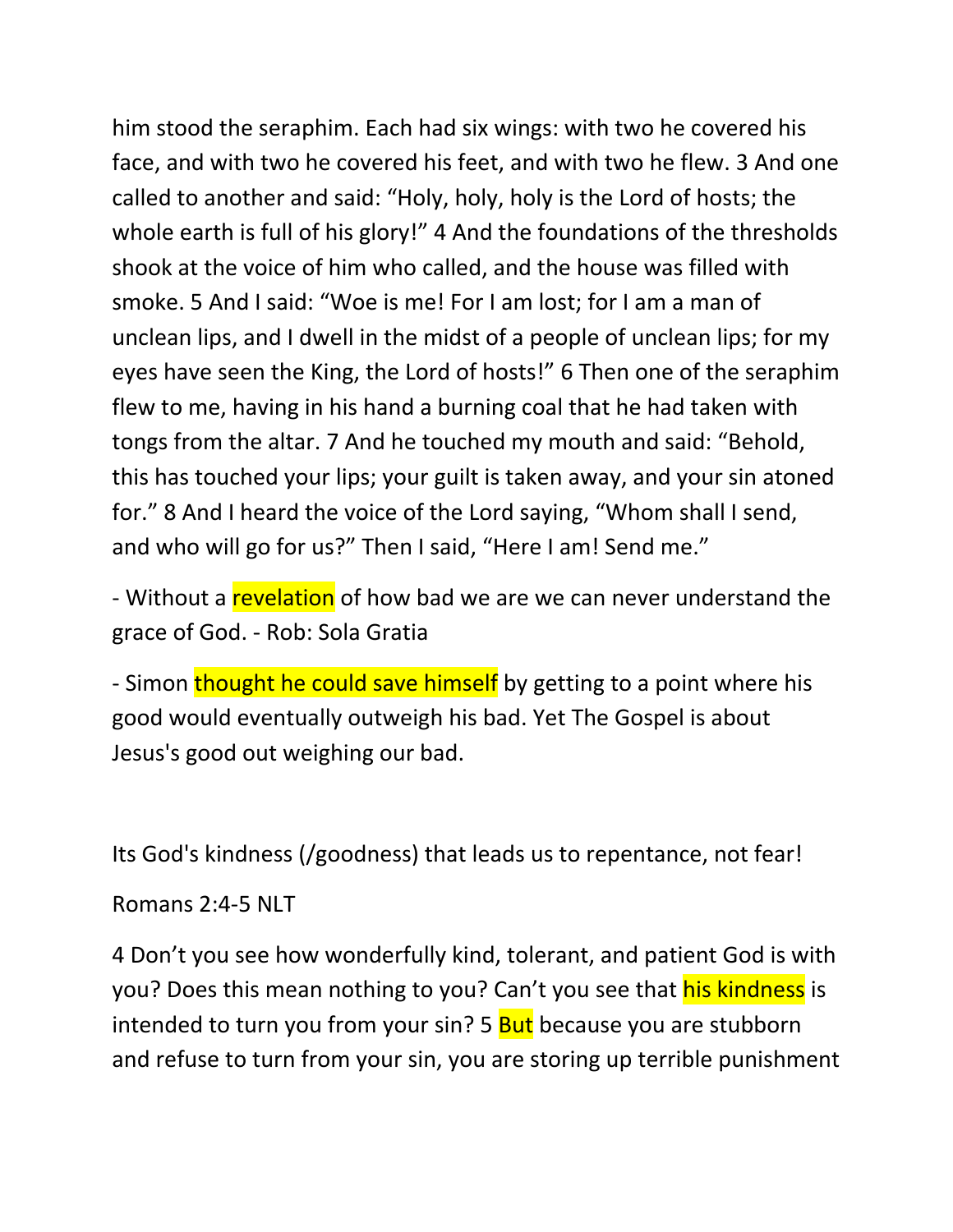for yourself. For a day of anger is coming, when God's righteous judgment will be revealed.

# The Catch

11 And Jesus said to Simon, "Do not be afraid; from now on you will be catching men." And when they had brought their boats to land, they left everything and followed him.

## 1 John 4:18-19

18 There is no fear in love, but perfect love casts out fear. For fear has to do with punishment, and whoever fears has not been perfected in love. 19 We love because he first loved us.

Jesus knew Simon would betray him but **chose him anyway**. Jesus knows we will continue to struggle with sin but he chooses us anyway.

### John 21:7 NLT

21 Then the disciple Jesus loved said to Peter, "It's the Lord!" When Simon Peter heard that it was the Lord, he put on his tunic (for he had stripped for work), jumped into the water, and headed to shore.